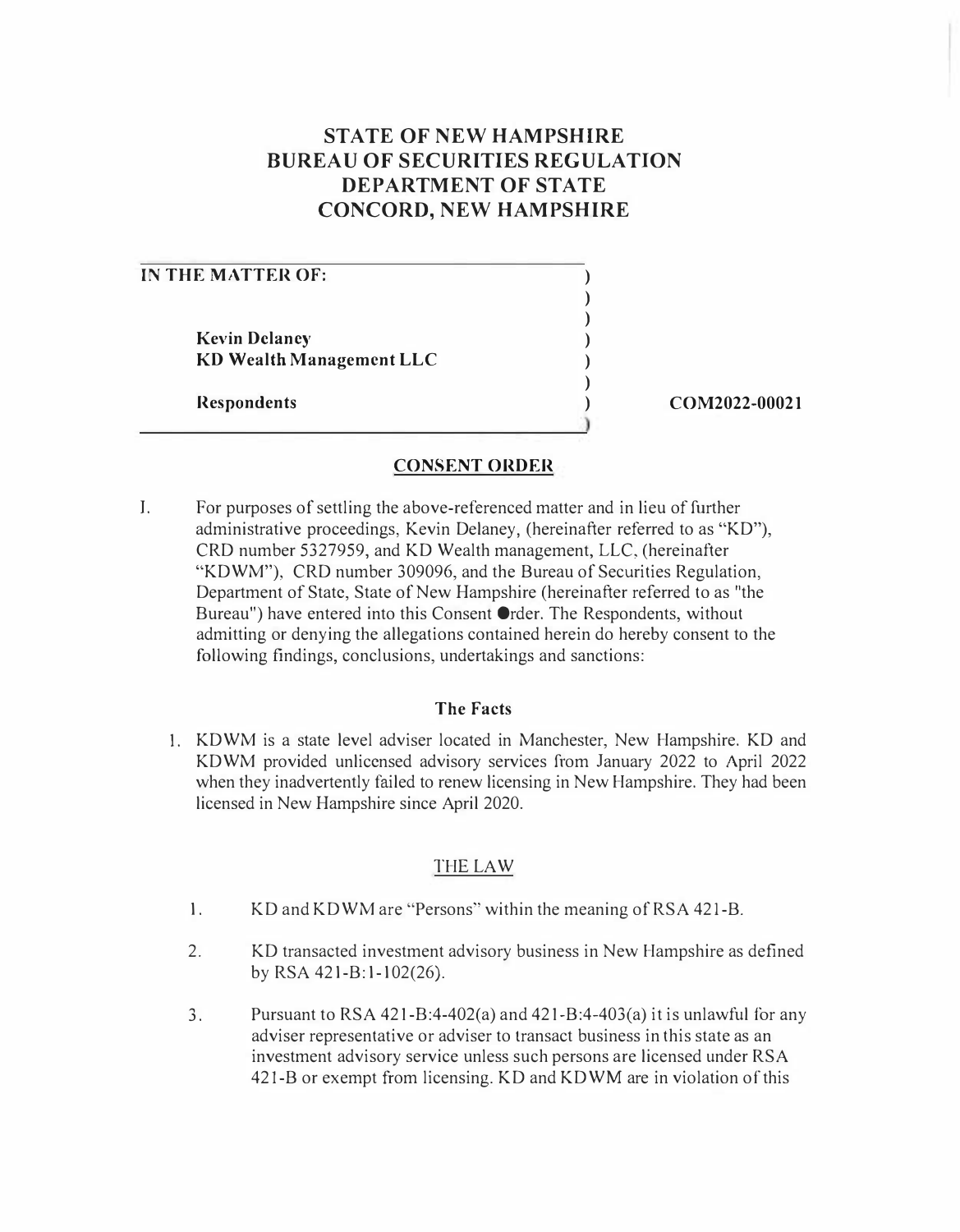**section for transacting business as an unlicensed investment advisory service by rendering investment advice to customers.** 

- **4. Pursuant to RSA 42 l -B:6-604(a) ( 1 ), whenever it appears to the secretary of state that any person has engaged or is about to engage in any act or practice or materially aids in acts constituting a violation of this chapter or any rule under this chapter, he shall have the power to issue and cause to be served upon such person an order requiring the person to cease and desist from violations of this chapter. KD and KDWM are subject to this section for conducting unlicensed advisory services.**
- **5. Pursuant to RSA 421-B:6-604(d), any persons who violate any provisions of this chapter may, upon hearing, and in addition to any other penalty provided for by law, be subject to an administrative fine not to exceed \$2,500, or both. Each of the acts specified shall constitute a separate violation. KD and KDWM are subject a fine for violations of RSA 42 l-B:4-402 and RSA 421-4-403.**
- **II. In view of the foregoing, the Respondents agree to the following undertakings and sanctions:** 
	- **l. Respondents agree that they have voluntarily consented to the entry of this Order and represent and avers that no employee or representative of the Bureau has made any promise, representation or threat to induce their execution.**
	- **2. Respondents agree to waive their right to an administrative hearing and any appeal therein under this chapter.**
	- **3. Upon execution of this order by Respondents, Respondents agree to pay an administrative fine totaling in the amount of Two Thousand Dollars (\$2,000.00) to the State of New Hampshire. Total payment to the State of New Hampshire Two Thousand Dollars (\$2,000.00). Payment shall be made by 1) United States postal money order, certified check, bank cashier's check, or bank money order; 2) made payable to the State of New Hampshire; and 3) hand-delivered or mailed to the Bureau of Securities Regulation, Department of State, State House, Room 204, Concord, New Hampshire, 03301.**
	- **4. The Respondents shall cease and desist from further violations of RSA 421-B.**
	- **5. Respondents agree that this Agreement is entered into for purpose of resolving only the matter and issues as described herein and no other**